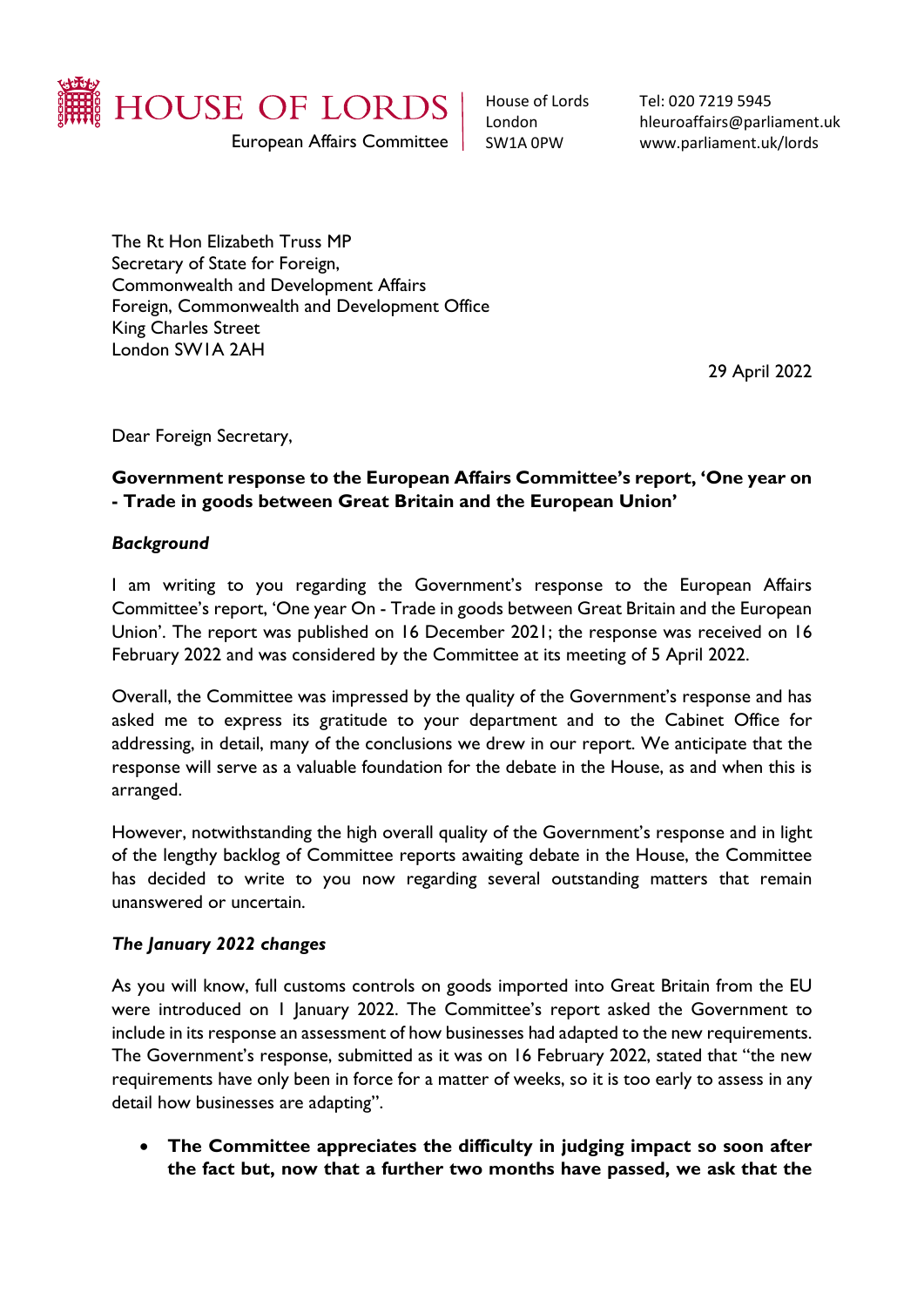

House of Lords London SW1A 0PW

Tel: 020 7219 5945 hleuroaffairs@parliament.uk www.parliament.uk/lords

## **Government provide us with a further and more detailed update on how businesses are adapting to the new requirements.**

### *Government support for SMEs*

We are disappointed that the Government has not accepted the Committee's recommendation to restore a version of its previous SME Brexit Support Fund, but with wider eligibility criteria (Paragraph 118 of the Committee's report). In addition, the relevant conclusion of the Committee's report said that "If the Government does not accept this recommendation, they should explain their reasoning when they respond to this report", yet the response has not done so. Instead, the response simply states, but does not explain, that the Government decided to restrict the grant to those who had not previously traded outside the EU (precisely the problem which was originally identified in the Committee's report).

• **The Committee requests a full explanation of the rationale behind the Government's decision not to adopt the Committee's recommendation to restart the SME Support Fund with wider eligibility criteria.** 

#### *Further Sanitary and Phytosanitary negotiations with the EU*

While we welcome the details the Government response provides on UK-EU cooperation under the TCA to reduce barriers to trade, we are disappointed that the Government has not engaged with our recommendation to seek a further Sanitary and Phytosanitary (SPS) agreement with the EU (Paragraph 80), a point on which the Paymaster General was similarly unforthcoming when he gave evidence to the Committee on 17 November 2021. In recognition of the well-rehearsed differences between the UK and the EU in terms of SPS equivalence versus SPS alignment, the Committee's report was not prescriptive regarding the type of agreement that should be sought. It was clear, however, that without a further agreement of some sort, considerable barriers to GB-EU trade in food and animal/plant products will persist.

• **The Committee requests that the Government's response to this letter clarifies whether it is actively seeking, or is at least open to, a further agreement with the EU on SPS and, if not, to explain its reasoning for not doing so.**

#### *Customs cooperation*

The Committee welcomes that both formal and informal customs cooperation is underway between the UK and the EU, and we thank the Government for providing concrete and specific examples of this cooperation in its response to our report. However, we are disappointed that the Government has not accepted our recommendation to explore with the EU the possibility of implementing a single customs office model, like that on the Norway/Sweden border (Paragraph 93).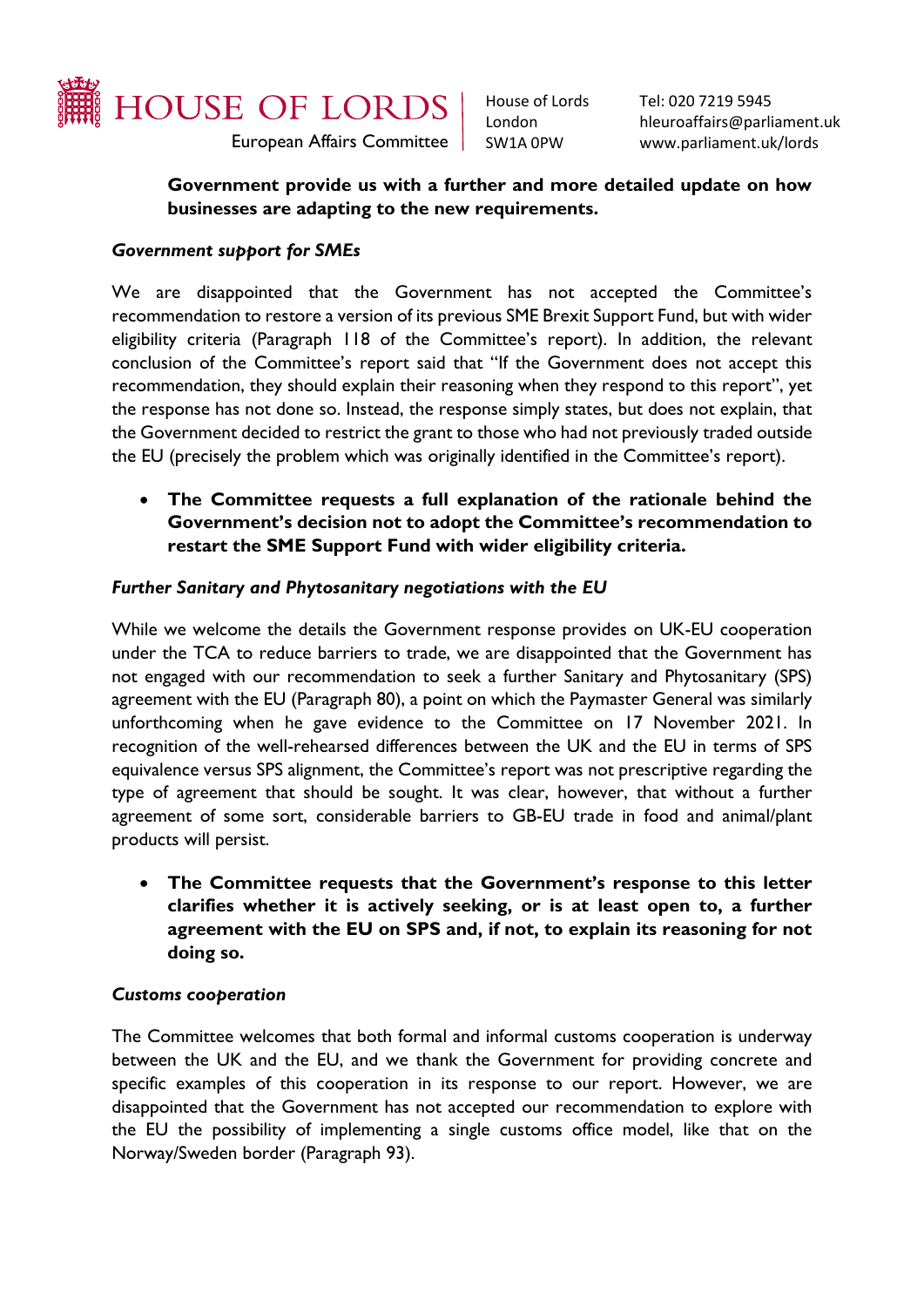

House of Lords London SW1A 0PW

Tel: 020 7219 5945 hleuroaffairs@parliament.uk www.parliament.uk/lords

The response states that "no such legal frameworks exist for such integrated cooperation between the UK and the EU". However, the legal distinction between the two borders in the context of customs cooperation is not fully explained; although Norway is a member of the European Economic Area, it is not, for example, in a customs union with the EU. Moreover, even if the TCA "does not currently provide" a legal basis for a joint customs office, we understood that the TCA is designed to evolve when new issues arise; this seems to be an obvious opportunity for such an evolution.

• **The Committee requests a further explanation as to why the Government is not exploring this mutually beneficial customs simplification, which was supported by several of the business organisations we spoke to.**

# *The TCA's institutional machinery*

The Government's response provides some useful information on the activity of the relevant TCA Specialised Committees. Given the challenges that have arisen since the end of the transition period, however, we are surprised that most of these Committees have still only met once. This includes the six Specialised Committees with most relevance to this policy area (Goods; Customs Cooperation and Rules of Origin; Sanitary and Phytosanitary Measures; Technical Barriers to Trade; Road Transport; and VAT Administrative Cooperation and Recovery of Taxes). All of these have met only once, between September and December 2021.

- **Are these Committees meeting with the urgency and regularity that was hoped for when the TCA was signed?**
- **Are wider ongoing difficulties in the UK-EU relationship hampering the abilities of these Committees to resolve the practical problems that have arisen in the area of trade in goods?**

## *Benefits to individual businesses*

The Government's response states that "we have entered a new relationship with the EU which will contain many benefits for individual businesses".

• **We request that the Government provides the Committee with further detail on what these benefits for individual businesses are, with specific examples.**

## *Import controls on EU goods*

The Committee's report also covered, at length, the preparations for the implementation of further SPS and other import controls, which were then due to be introduced from July 2022. Although the Committee retains an interest in this matter, it notes the Government's recent decision that these controls will no longer be introduced from July 2022. We have received a